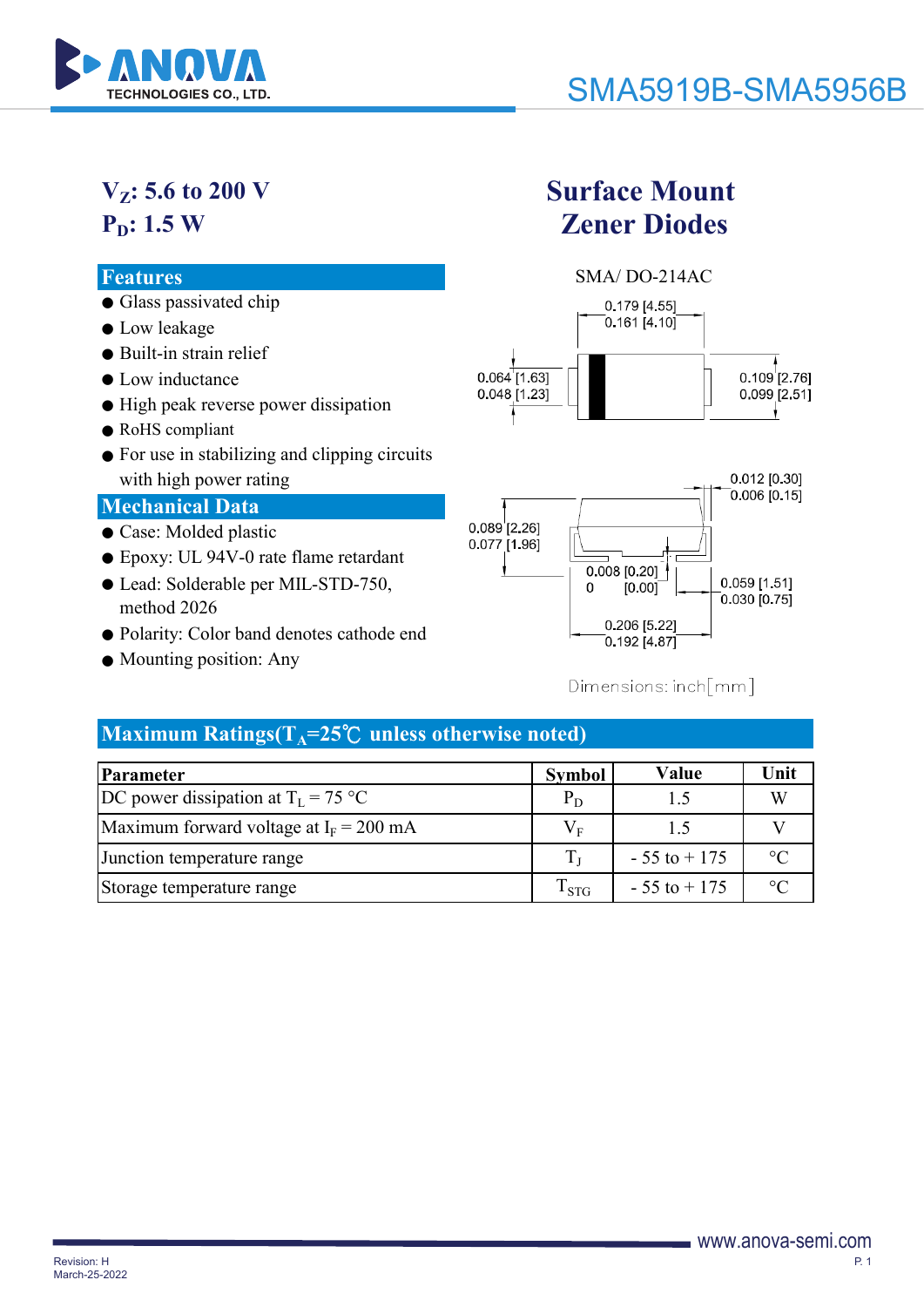

# **Ratings and Characteristics Curves (T<sub>A</sub>=25℃ unless otherwise noted)**







Fig. 1 - Power Temperature Derating Curve Fig. 2 - Temperature Coefficients v.s. Zener Voltage





Fig. 3 - Pulse Waveform Fig. 4 - Maximum Surge Power